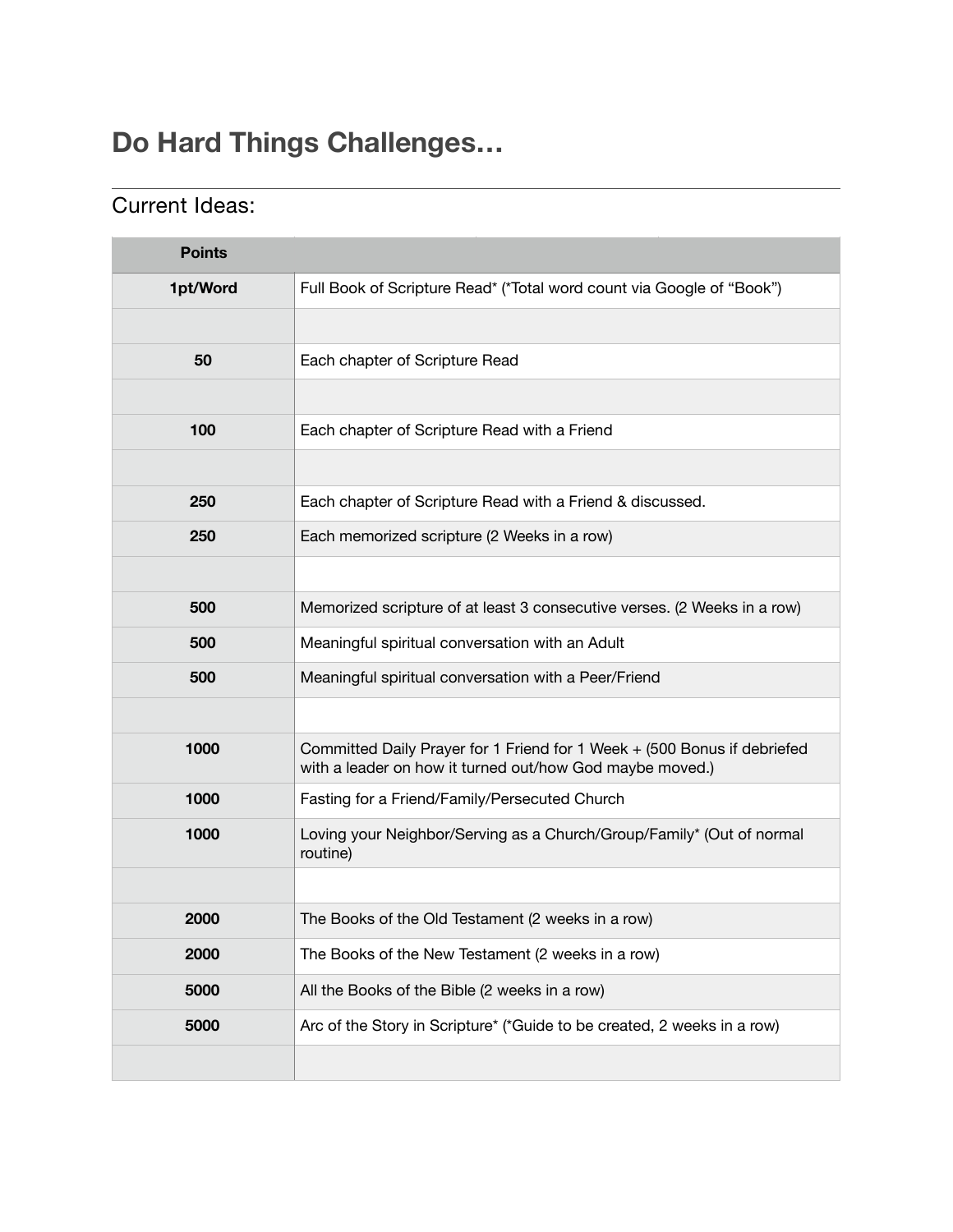## **Week 1&2 - ONE God - Scriptures you could memorize**

Possible Connected verses…

- **- Deuteronomy 6:4-5, 6:4-6 or 6:4-9**
- **- Isaiah 42:8, 42:8 (Message Translation)**
- **- Mark 12:29-30, 12:29-31**
- **- Joshua 24:15**
- **- Or attached** *Every Christian Should Know List*
- $-$  4 He[a](https://www.biblegateway.com/passage/?search=deuteronomy+6&version=MSG;NRSV;NIV;NLT#fen-NIV-5091a)r, O Israel: The Lord our God, the Lord is one.  $[a]$  5 Love the Lord your God with all your heart and with all your soul and with all your strength. (Deuteronomy 6:4-5)
	- <sup>6</sup> These commandments that I give you today are to be on your hearts. (Duet. 6:6)
	- $\cdot$  7 Impress them on your children. Talk about them when you sit at home and when you walk along the road, when you lie down and when you get up. 8 Tie them as symbols on your hands and bind them on your foreheads. *Write them on the* doorframes of your houses and on your gates. (Duet 6:7-9)
- <sup>3</sup> Now this is eternal life: that they know you, the only true God, and Jesus Christ, whom you have sent. (John 17:3)
- "I am the Lord; that is my name! I will not yield my glory to another or my praise to idols…" (Isaiah 42:8)
	- I am God. That's my name. I don't franchise my glory, don't endorse the no-god idols. (Isaiah 42:8, The Message)
- <sup>29</sup> "The most important one," answered Jesus, "is this: 'Hear, O Israel: The Lord our God, th[e](https://www.biblegateway.com/passage/?search=mark+12&version=MSG;NRSV;NIV;NLT#fen-NIV-24703e) Lord is one.<sup>[e] 30</sup> Love the Lord your God with all your heart and with all your soul and with all your mind and with all your strength.' $\text{m}$  (Mark 12:29-30)
	- $\cdot$  31 The second is this: 'Love your neighbor as yourself.' $@$  There is no commandment greater than these." (Mark 12:31)
- <sup>-</sup> <sup>15</sup>But if serving the Lord seems undesirable to you, then choose for yourselves this day whom you will serve, whether the gods your ancestors served beyond the Euphrates, or the gods of the Amorites, in whose land you are living. But as for me and my household, we will serve the Lord."." (Joshua 24:15)

**- John 17:3**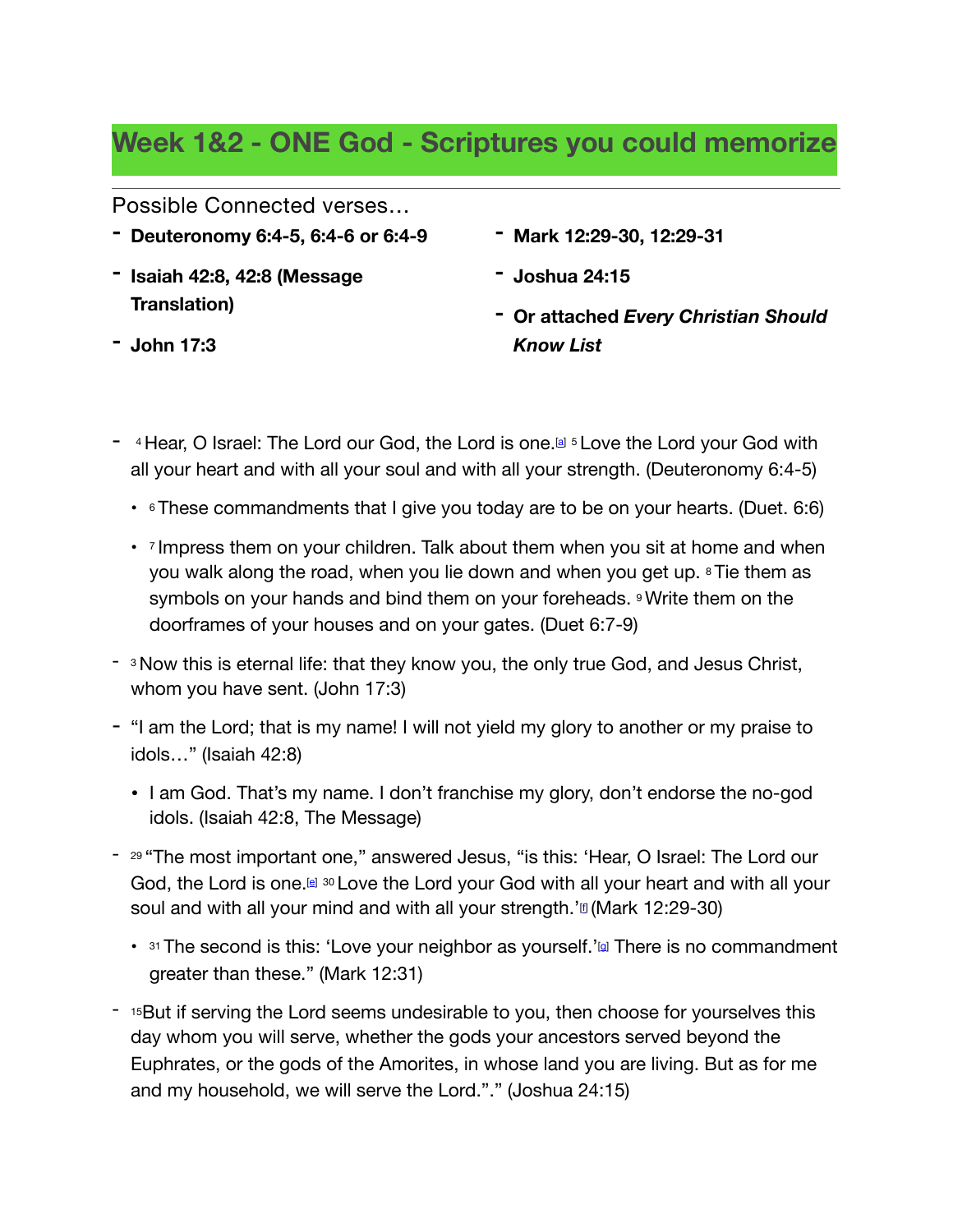For God so loved the world, that he gave his only Son, that whoever believes in him should not perish but have eternal life. John 3:16

Therefore do not worry about tomorrow, for tomorrow will worry about itself. Each day has enough trouble of its own. Matthew 6:34

### Above all, keep loving one another earnestly, since love covers a multitude of sins. 1 Peter 4:8

And do not fear those who kill the body but cannot kill the soul. Rather fear him who can destroy both soul and body in hell. Matthew 10:28

"Teacher, which is the great commandment in the Law?" And he said to him, "You shall love the Lord your God with all your heart and with all your soul and with all your mind. This is the great and first commandment. And a second is like it: You shall love your neighbor as yourself." Matthew 22:36-39

Trust in the Lord with all your heart, and do not lean on your own understanding. In all your ways acknowledge him, and he will make straight your paths. Proverbs 3:5–6

Do not conform to the pattern of this world, but be transformed by the renewing of your mind. Then you will be able to test and approve what God's will is—his good, pleasing and perfect will. Romans 12:2

For what will it profit a man if he gains the whole world and forfeits his soul? Or what shall a man give in return for his soul? Matthew 16:26

For I know the plans I have for you, declares the Lord, plans for welfare and not for evil, to give you a future and a hope. JEREMIAH 29:11

But seek first the kingdom of God and his righteousness, and all these things will be added to you. Matthew 6:33

And we know that for those who love God all things work together for good, for those who are called according to his purpose. Romans 8:28

So do not fear, for I am with you; do not be dismayed, for I am your God. I will strengthen you and help you; I will uphold you with my righteous right hand. Isaiah 41:10



Browse more **Bible verses by topic** at BibleStudyTools.com

Do not be anxious about anything, but in every situation, by prayer and petition, with thanksgiving, present your requests to God. And the peace of God, which transcends all understanding, will guard your hearts and your minds in Christ Jesus. Philippians 4:6-7

And above all these put on love, which binds everything together in perfect harmony. Colossians 3:14

Jesus said to him, "I am the way, and the truth, and the life. No one comes to the Father except through me. John 14:6 **Bible Study Tools**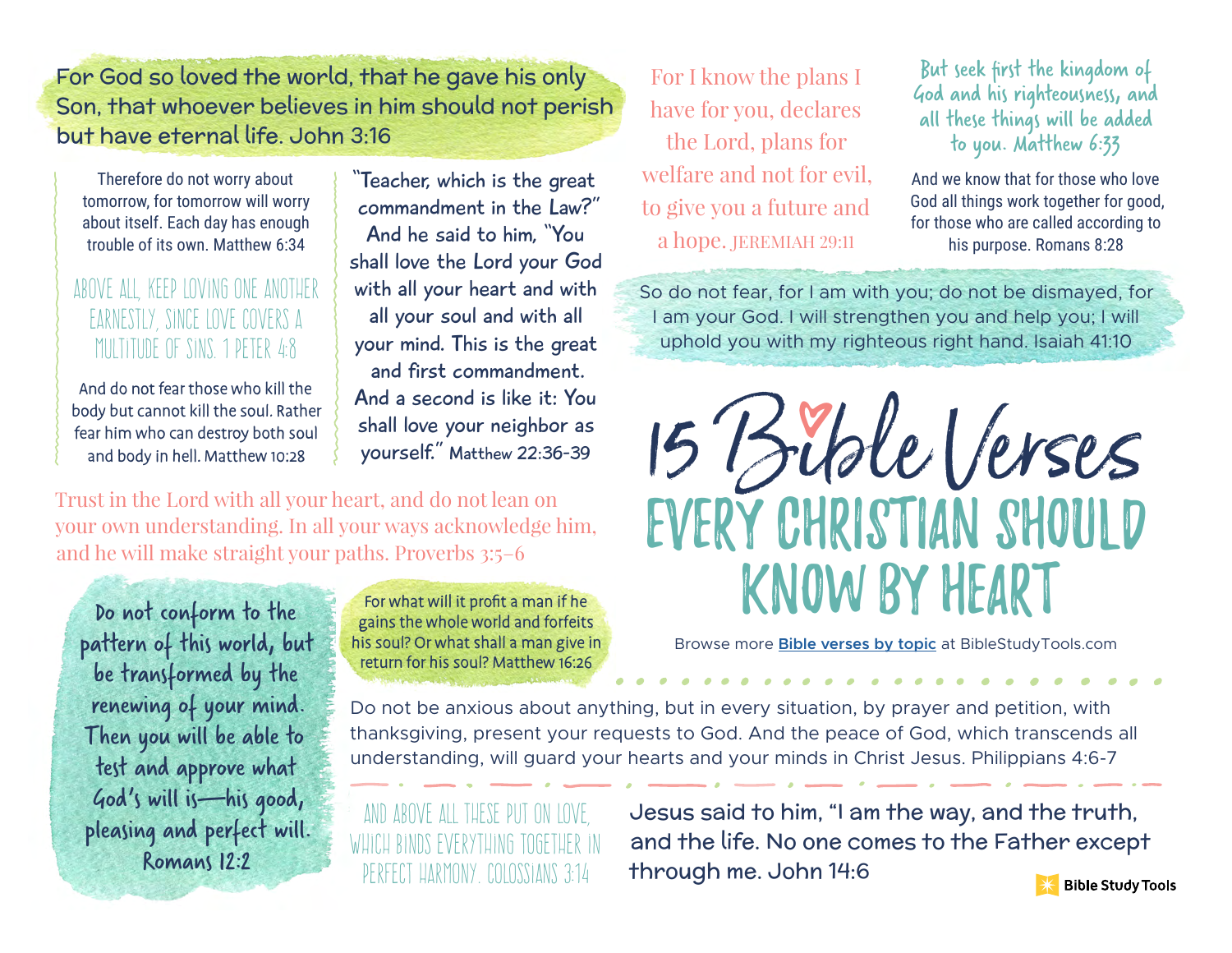| <b>Students-&gt;</b>                                                                             |  |  |  |  |  |  |  |
|--------------------------------------------------------------------------------------------------|--|--|--|--|--|--|--|
| <b>Full Book of</b><br>Scripture (1pt/<br>word, see chart) <sup>!</sup>                          |  |  |  |  |  |  |  |
| <b>Chapter of</b><br><b>Scripture Read</b><br>(X50)                                              |  |  |  |  |  |  |  |
| Chapter of<br><b>Scripture Read</b><br>w/ Friend (X100)                                          |  |  |  |  |  |  |  |
| <b>Chapter of</b><br><b>Scripture Read</b><br>w/ Friend &<br>discussed (X250)                    |  |  |  |  |  |  |  |
| *Scripture<br>Memorized<br>(X250)                                                                |  |  |  |  |  |  |  |
| *Scripture Block<br>Memorized<br>(X500)                                                          |  |  |  |  |  |  |  |
| Meaningful<br><b>Spiritual</b><br>Conversation w/<br><b>Adult (X500)</b>                         |  |  |  |  |  |  |  |
| Meaningful<br><b>Spiritual</b><br>Conversation w/<br>Peer or Friend<br>(X500)                    |  |  |  |  |  |  |  |
| <b>Daily Prayer for</b><br>Friend for a week<br>$(X1000)$ (+500 bonus<br>if debrief with leader) |  |  |  |  |  |  |  |
| <b>Fasting for</b><br>friend/family/<br>persecuted<br>Church (X1000)                             |  |  |  |  |  |  |  |
| Serving<br>Neighbor/<br><b>Church/Etc</b><br>outside of<br>routine (X1000)                       |  |  |  |  |  |  |  |